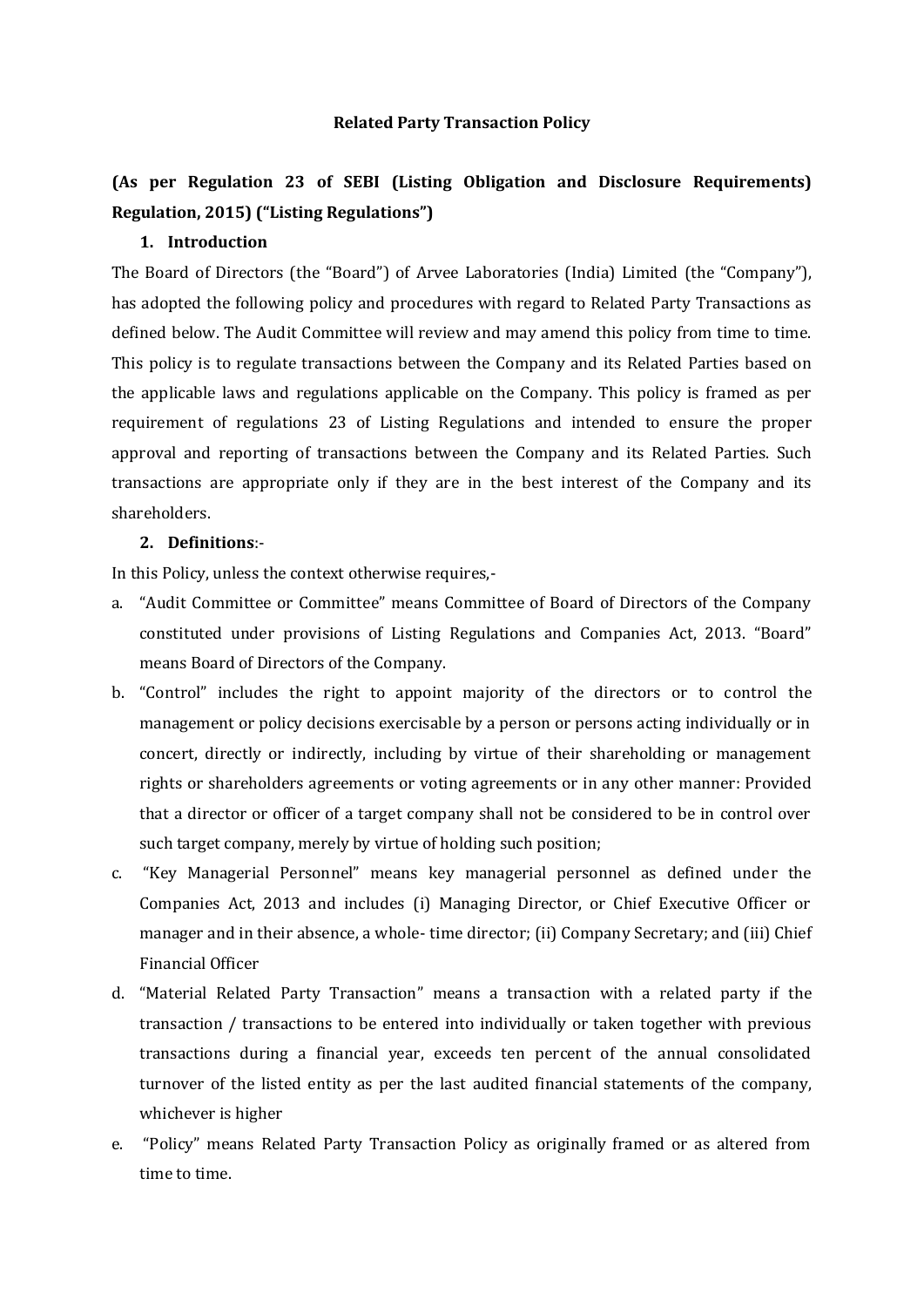f. "Related Party" means related party as defined in regulation 23 of the Listing Regulations, which is as follows: A 'related party' is a person or entity that is related to the company. Parties are considered to be related if one party has the ability to control the other party or exercise significant influence over the other party, directly or indirectly, in making financial and/or operating decisions and includes the following: 1. A person or a close member of that person's family is related to a company if that person: a. is a related party under Section 2(76) of the Companies Act, 2013 which are as follows: (i) a director or his relative ; (ii) a key managerial personnel or his relative ; (iii) a firm, in which a director, manager or his relative is a partner ; (iv) a private company in which a director or manager is a member or director ; (v) a public company in which a director or manager is a director or holds along with his relatives, more than two per cent of its paid-up share capital ; (vi) anybody corporate whose Board of directors, managing director, or manager is accustomed to act in accordance with the advice, directions or instructions of a director or manager ; vii) any person under whose advice, directions or instructions a director or manager is accustomed to act : Provided that nothing in sub-clauses (vi) and (vii) shall apply to the advice, directions or instructions given in a professional capacity; (viii) any company which is  $- (A)$ a holding, subsidiary or an associate company of such company ; or (B) a subsidiary of a holding company to which it is also a subsidiary ; (ix) Director or key managerial personnel of the holding company or his relative with reference to a company; or b. has control or joint control or significant influence over the company; or c. is a key management personnel of the company or of a parent of the company; or

2. An entity is related to a company if any of the following conditions applies: a. the entity is a related party under Section 2(76) of the Companies Act, 2013; or b. The entity and the company are members of the same group (which means that each parent, subsidiary and fellow subsidiary is related to the others); or c. One entity is an associate or joint venture of the other entity (or an associate or joint venture of a member of a group of which the other entity is a member); or d. Both entities are joint ventures of the same third party; or e. One entity is a joint venture of a third entity and the other entity is an associate of the third entity; or f. The entity is a post-employment benefit plan for the benefit of employees of either the company or an entity related to the company. If the company is itself such a plan, the sponsoring employers are also related to the company; org. The entity is controlled or jointly controlled by a person identified in  $(1)$ . h. A person identified in  $(1)(b)$  has significant influence over the entity (or of a parent of the entity); or g."Related Party Transaction" means any transaction directly or indirectly involving any Related Party which is a transfer of resources, services or obligations between a company and a related party, regardless of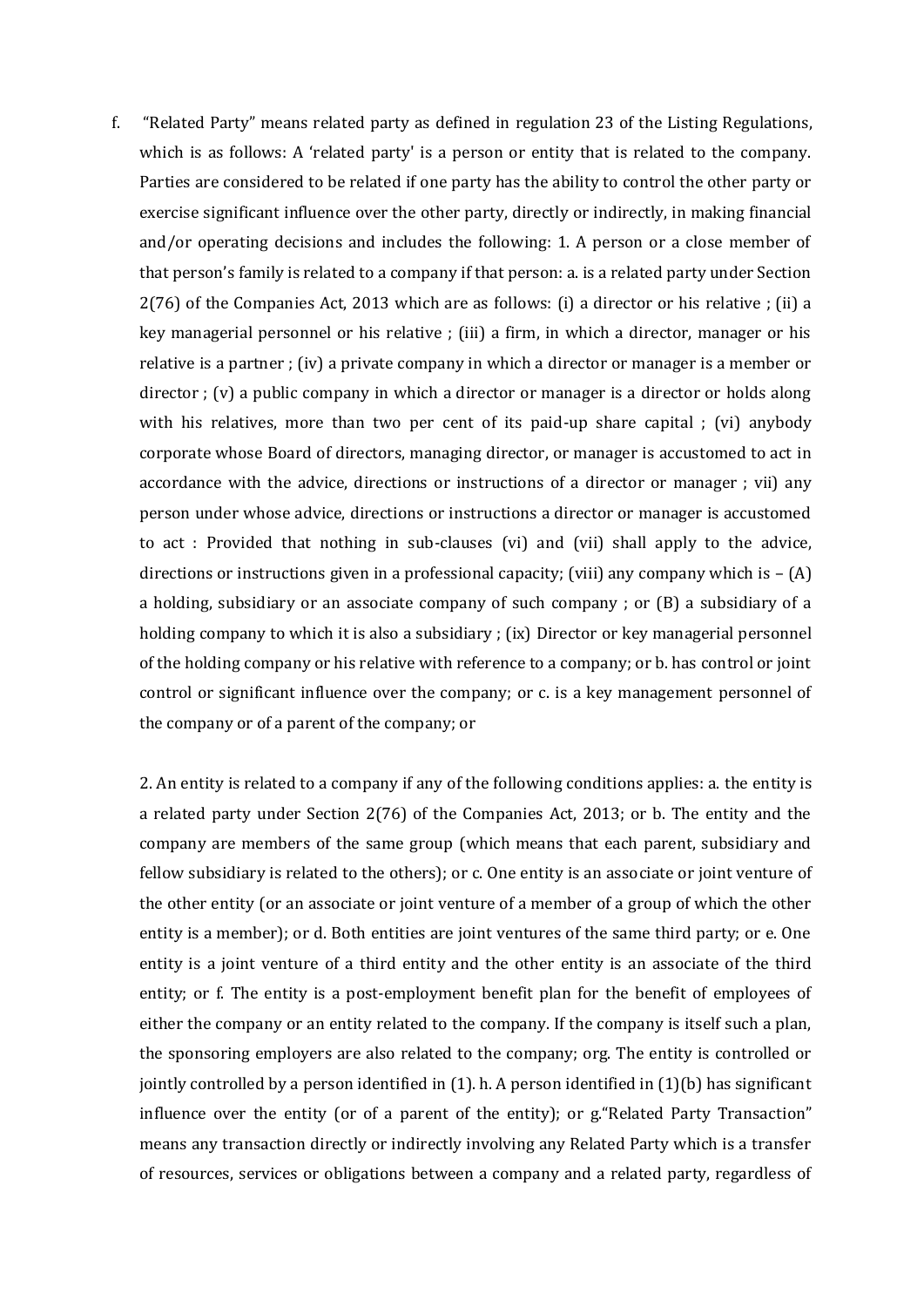whether a price is charged. h."Relative" means relative as defined under the Companies Act, 2013 and includes anyone who is related to another, if – i. They are members of a Hindu undivided family; ii. They are husband and wife; or iii. Father (including step-father) iv. Mother (including step-mother) v. Son (including step-son) vi. Son's wife vii. Daughter viii. Daughter's husband ix. Brother (including step-brother) x. Sister (including step-sister)

3. Policy All Related Party Transactions needs to get prior approval of the Audit Committee for its compliance with the policy. 3.1 Identification of Potential Related Party Transactions Each director and Key Managerial Personnel is responsible for providing notice to the Board or Audit Committee of any potential Related Party Transaction involving him or her or his or her Relative, including any additional information about the transaction that the Board/Audit Committee may reasonably request. Board/Audit Committee will determine whether the transaction does, in fact, constitute a Related Party Transaction requiring compliance with this policy. The Company strongly prefers to receive such notice of any potential Related Party Transaction well in advance so that the Audit Committee/Board has adequate time to obtain and review information about the proposed transaction. 3.2 Prohibitions related to Related Party Transactions All Related Party Transactions shall require prior approval of Audit Committee. Further, all Material Related Party Transactions shall require approval of the shareholders through special resolution and the Related Parties shall abstain from voting on such resolutions. 3.3 Review and Approval of Related Party Transactions Related Party Transactions will be referred to the next regularly scheduled meeting of Audit Committee for review and approval. Any member of the Committee who has a potential interest in any Related Party Transaction will abstain himself or herself from discussion and voting on the approval of the Related Party Transaction. To review a Related Party Transaction, the Committee will be provided with all relevant material information of the Related Party Transaction, including the terms of the transaction, the business purpose of the transaction, the benefits to the Company and to the Related Party, and any other relevant matters. In determining whether to approve a Related Party Transaction, the Committee will consider the following factors, among others, to the extent relevant to the Related Party Transaction: Whether the terms of the Related Party Transaction are fair and on arms length basis to the Company and would apply on the same basis if the transaction did not involve a Related Party; Whether there are any compelling business reasons for the Company to enter into the Related Party Transaction and the nature of alternative transactions, if any; Whether the Related Party Transaction would affect the independence of an independent director; Whether the proposed transaction includes any potential reputational risk issues that may arise as a result of or in connection